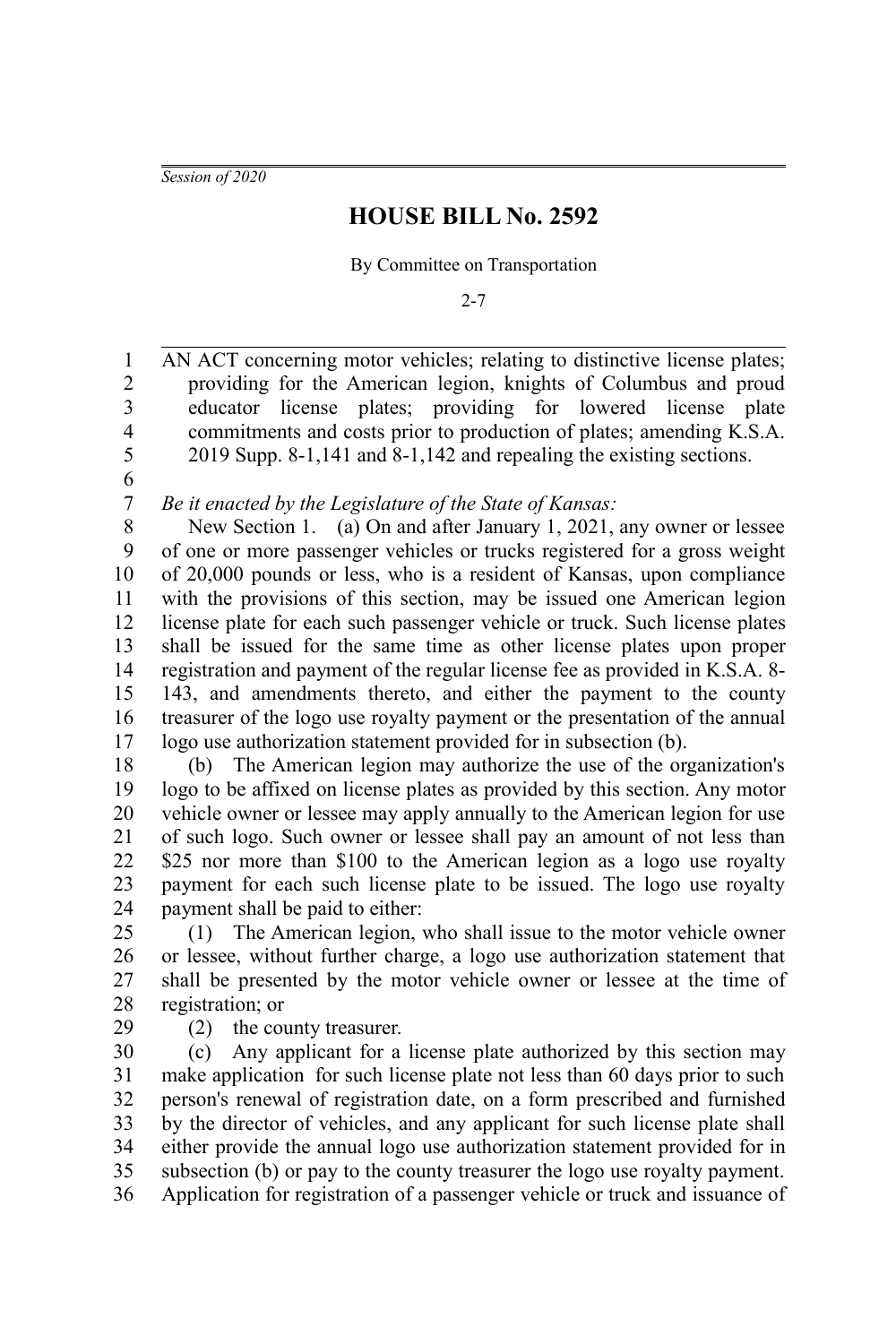the license plate under this section shall be made by the owner or lessee in a manner prescribed by the director of vehicles upon forms furnished by the director. 1 2 3

(d) No registration or license plate issued under this section shall be transferable to any other person. 4 5

(e) The director of vehicles may transfer an American legion license plate from a leased vehicle to a purchased vehicle. 6 7

(f) Renewals of registration under this section shall be made annually, upon payment of the fee prescribed in subsection (a), in the manner prescribed in K.S.A. 8-132(b), and amendments thereto. No renewal of registration shall be made to any applicant until such applicant provides to the county treasurer either the annual logo use authorization statement provided for in subsection (b) or the payment of the annual royalty payment. If such statement is not presented at the time of registration or faxed by the American legion, or the annual royalty payment is not made to the county treasurer, the applicant shall be required to comply with the provisions of K.S.A. 8-143, and amendments thereto, and return the license plate to the county treasurer of such person's residence. 8 9 10 11 12 13 14 15 16 17 18

(g) The American legion shall provide to all county treasurers an electronic mail address where applicants can contact the American legion for information concerning the application process or the status of such applicant's license plate application. 19 20 21 22

(h) The American legion, with the approval of the director of vehicles, shall design a plate to be issued under the provisions of this section. 23 24 25

(i) As a condition of receiving the American legion license plate and any subsequent registration renewal of such license plate, the applicant shall consent to the division authorizing the division's release of motor vehicle record information, including the applicant's name, address, royalty payment amount, plate number and vehicle type to the American legion and the state treasurer. 26 27 28 29 30 31

(j) The collection and remittance of annual royalty payments by the county treasurer shall be subject to the provisions of K.S.A. 8-1,141(h), and amendments thereto. 32 33 34

New Sec. 2. (a) On and after January 1, 2021, any owner or lessee of one or more passenger vehicles or trucks registered for a gross weight of 20,000 pounds or less, who is a resident of Kansas, upon compliance with the provisions of this section, may be issued one knights of Columbus license plate for each such passenger vehicle or truck. Such license plates shall be issued for the same time as other license plates upon proper registration and payment of the regular license fee as provided in K.S.A. 8- 143, and amendments thereto, and either the payment to the county treasurer of the logo use royalty payment or the presentation of the annual 35 36 37 38 39 40 41 42 43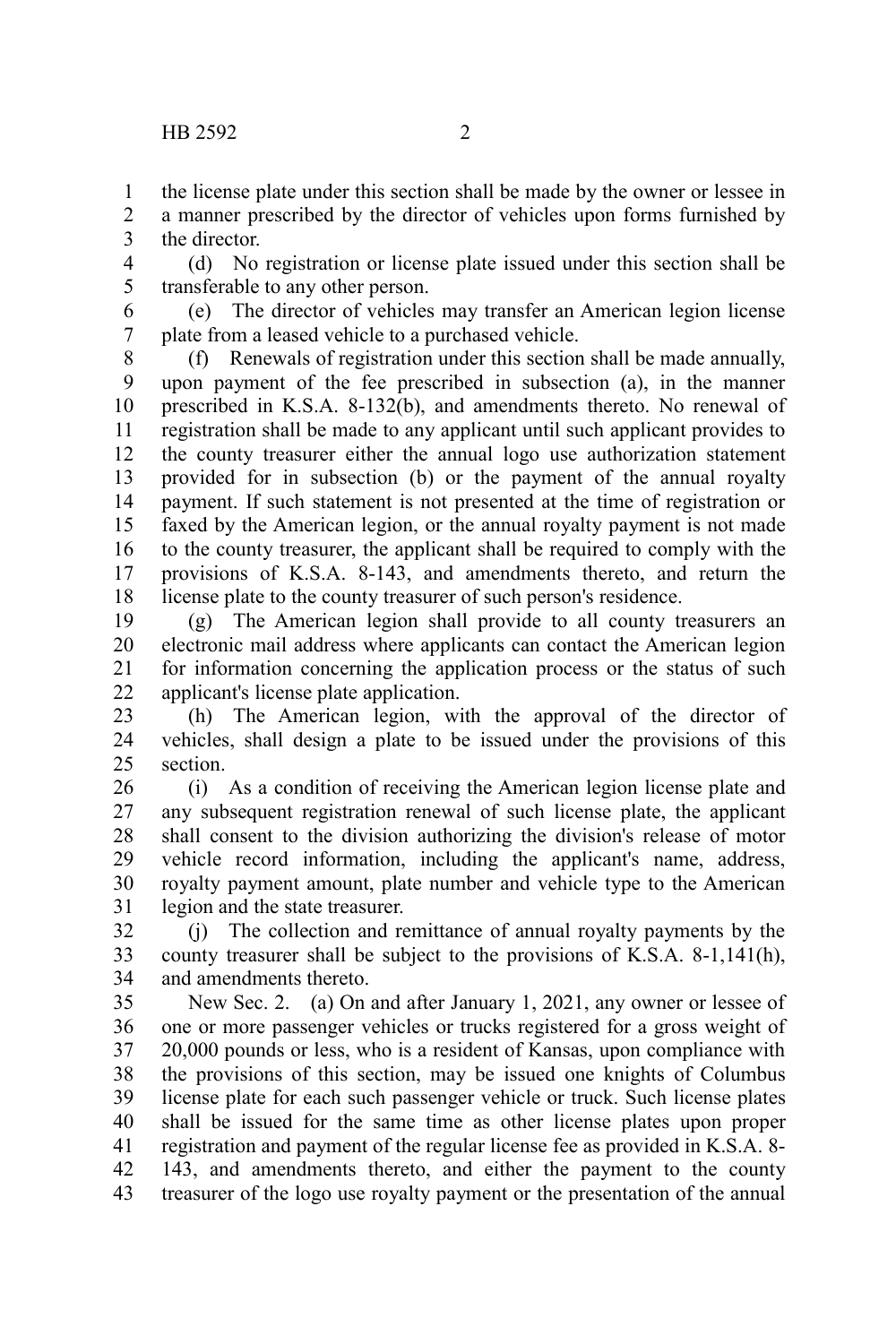logo use authorization statement provided for in subsection (b). 1

(b) The knights of Columbus may authorize the use of the organization's logo to be affixed on license plates as provided by this section. Any motor vehicle owner or lessee may apply annually to the knights of Columbus for use of such logo. Such owner or lessee shall pay an amount of not less than \$25 nor more than \$100 to the knights of Columbus as a logo use royalty payment for each such license plate to be issued. The logo use royalty payment shall be paid to either: 2 3 4 5 6 7 8

(1) The knights of Columbus, who shall issue to the motor vehicle owner or lessee, without further charge, a logo use authorization statement that shall be presented by the motor vehicle owner or lessee at the time of registration; or 9 10 11 12

13

(2) the county treasurer.

(c) Any applicant for a license plate authorized by this section may make application for such license plate not less than 60 days prior to such person's renewal of registration date, on a form prescribed and furnished by the director of vehicles, and any applicant for such license plate shall either provide the annual logo use authorization statement provided for in subsection (b) or pay to the county treasurer the logo use royalty payment. Application for registration of a passenger vehicle or truck and issuance of the license plate under this section shall be made by the owner or lessee in a manner prescribed by the director of vehicles upon forms furnished by the director. 14 15 16 17 18 19 20 21 22 23

(d) No registration or license plate issued under this section shall be transferable to any other person. 24 25

(e) The director of vehicles may transfer a knights of Columbus license plate from a leased vehicle to a purchased vehicle. 26 27

(f) Renewals of registration under this section shall be made annually, upon payment of the fee prescribed in subsection (a), in the manner prescribed in K.S.A. 8-132(b), and amendments thereto. No renewal of registration shall be made to any applicant until such applicant provides to the county treasurer either the annual logo use authorization statement provided for in subsection (b) or the payment of the annual royalty payment. If such statement is not presented at the time of registration or faxed by the knights of Columbus, or the annual royalty payment is not made to the county treasurer, the applicant shall be required to comply with the provisions of K.S.A. 8-143, and amendments thereto, and return the license plate to the county treasurer of such person's residence. 28 29 30 31 32 33 34 35 36 37 38

(g) The knights of Columbus shall provide to all county treasurers an electronic mail address where applicants can contact the knights of Columbus for information concerning the application process or the status of such applicant's license plate application. 39 40 41 42

(h) The knights of Columbus, with the approval of the director of 43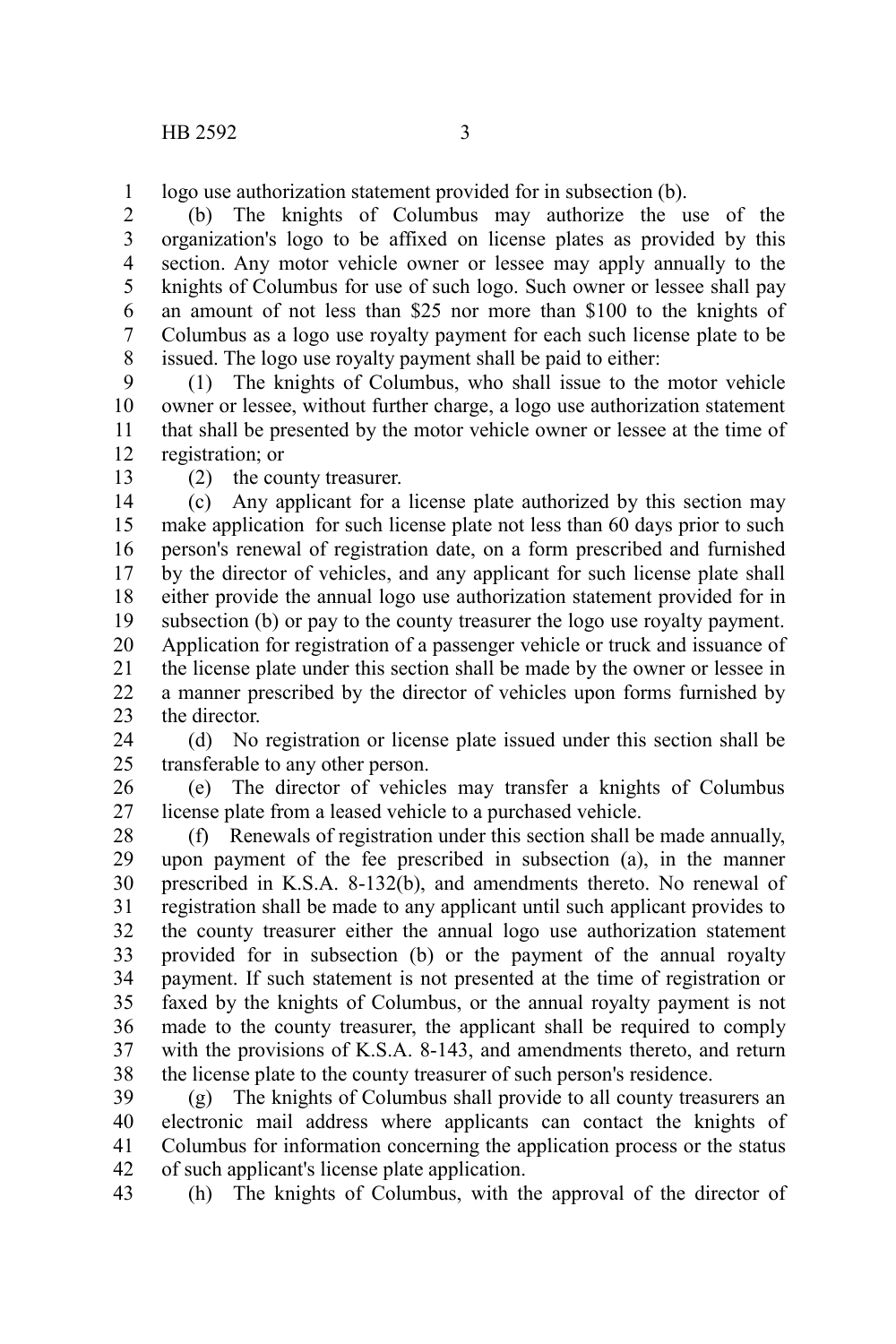vehicles, shall design a plate to be issued under the provisions of this section. 1 2

(i) As a condition of receiving the knights of Columbus license plate and any subsequent registration renewal of such license plate, the applicant shall consent to the division authorizing the division's release of motor vehicle record information, including the applicant's name, address, royalty payment amount, plate number and vehicle type to the knights of Columbus and the state treasurer. 3 4 5 6 7 8

(j) The collection and remittance of annual royalty payments by the county treasurer shall be subject to the provisions of K.S.A. 8-1,141(h), and amendments thereto. 9 10 11

New Sec. 3. (a) On and after January 1, 2021, any owner or lessee of one or more passenger vehicles or trucks registered for a gross weight of 20,000 pounds or less, who is a resident of Kansas, upon compliance with the provisions of this section, may be issued one proud educator license plate for each such passenger vehicle or truck. Such license plates shall be issued for the same time as other license plates upon proper registration and payment of the regular license fee as provided in K.S.A. 8-143, and amendments thereto, and either the payment to the county treasurer of the logo use royalty payment or the presentation of the annual logo use authorization statement provided for in subsection (b). 12 13 14 15 16 17 18 19 20 21

(b) The Kansas educators support foundation may authorize the use of the organization's logo to be affixed on license plates as provided by this section. Any motor vehicle owner or lessee may apply annually to the Kansas educators support foundation for use of such logo. Such owner or lessee shall pay an amount of not less than \$25 nor more than \$100 to the Kansas educators support foundation as a logo use royalty payment for each such license plate to be issued. The logo use royalty payment shall be paid to either: 22 23 24 25 26 27 28 29

(1) The Kansas educators support foundation, who shall issue to the motor vehicle owner or lessee, without further charge, a logo use authorization statement that shall be presented by the motor vehicle owner or lessee at the time of registration; or 30 31 32 33

34

(2) the county treasurer.

(c) Any applicant for a license plate authorized by this section may make application for such license plate not less than 60 days prior to such person's renewal of registration date, on a form prescribed and furnished by the director of vehicles, and any applicant for such license plate shall either provide the annual logo use authorization statement provided for in subsection (b) or pay to the county treasurer the logo use royalty payment. Application for registration of a passenger vehicle or truck and issuance of the license plate under this section shall be made by the owner or lessee in a manner prescribed by the director of vehicles upon forms furnished by 35 36 37 38 39 40 41 42 43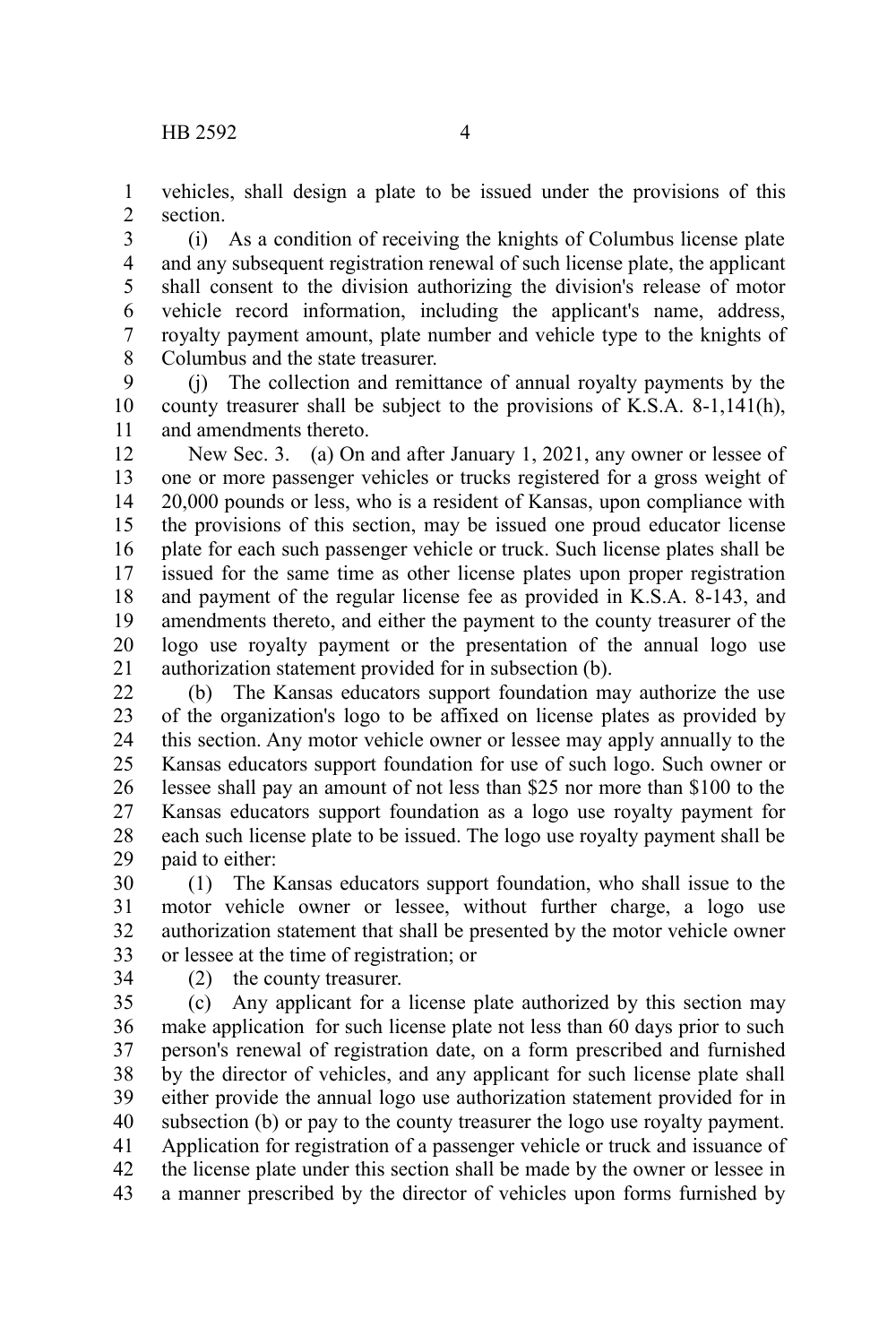the director. 1

(d) No registration or license plate issued under this section shall be transferable to any other person. 2 3

(e) The director of vehicles may transfer a proud educator license plate from a leased vehicle to a purchased vehicle. 4 5

(f) Renewals of registration under this section shall be made annually, upon payment of the fee prescribed in subsection (a), in the manner prescribed in K.S.A. 8-132(b), and amendments thereto. No renewal of registration shall be made to any applicant until such applicant provides to the county treasurer either the annual logo use authorization statement provided for in subsection (b) or the payment of the annual royalty payment. If such statement is not presented at the time of registration or faxed by the Kansas educators support foundation, or the annual royalty payment is not made to the county treasurer, the applicant shall be required to comply with the provisions of K.S.A. 8-143, and amendments thereto, and return the license plate to the county treasurer of such person's residence. 6 7 8 9 10 11 12 13 14 15 16 17

(g) The Kansas educators support foundation shall provide to all county treasurers an electronic mail address where applicants can contact the Kansas educators support foundation for information concerning the application process or the status of such applicant's license plate application. 18 19 20 21 22

(h) The Kansas educators support foundation, with the approval of the director of vehicles, shall design a plate to be issued under the provisions of this section. 23 24 25

(i) As a condition of receiving the proud educator license plate and any subsequent registration renewal of such license plate, the applicant shall consent to the division authorizing the division's release of motor vehicle record information, including the applicant's name, address, royalty payment amount, plate number and vehicle type to the Kansas educators support foundation and the state treasurer. 26 27 28 29 30 31

(j) The collection and remittance of annual royalty payments by the county treasurer shall be subject to the provisions of K.S.A. 8-1,141(h), and amendments thereto. 32 33 34

Sec. 4. K.S.A. 2019 Supp. 8-1,141 is hereby amended to read as follows: 8-1,141. (a) Any new distinctive license plate authorized for issuance on and after July 1, 1994, shall be subject to the personalized license plate fee prescribed by K.S.A. 8-132(c), and amendments thereto. This section shall not apply to any distinctive license plate authorized prior to July 1, 1994. 35 36 37 38 39 40

(b) The director of vehicles shall not issue any new distinctive license plate authorized for issuance on and after July 1, 1995, unless there is a guarantee of an initial issuance of at least 500 license plates. 41 42 43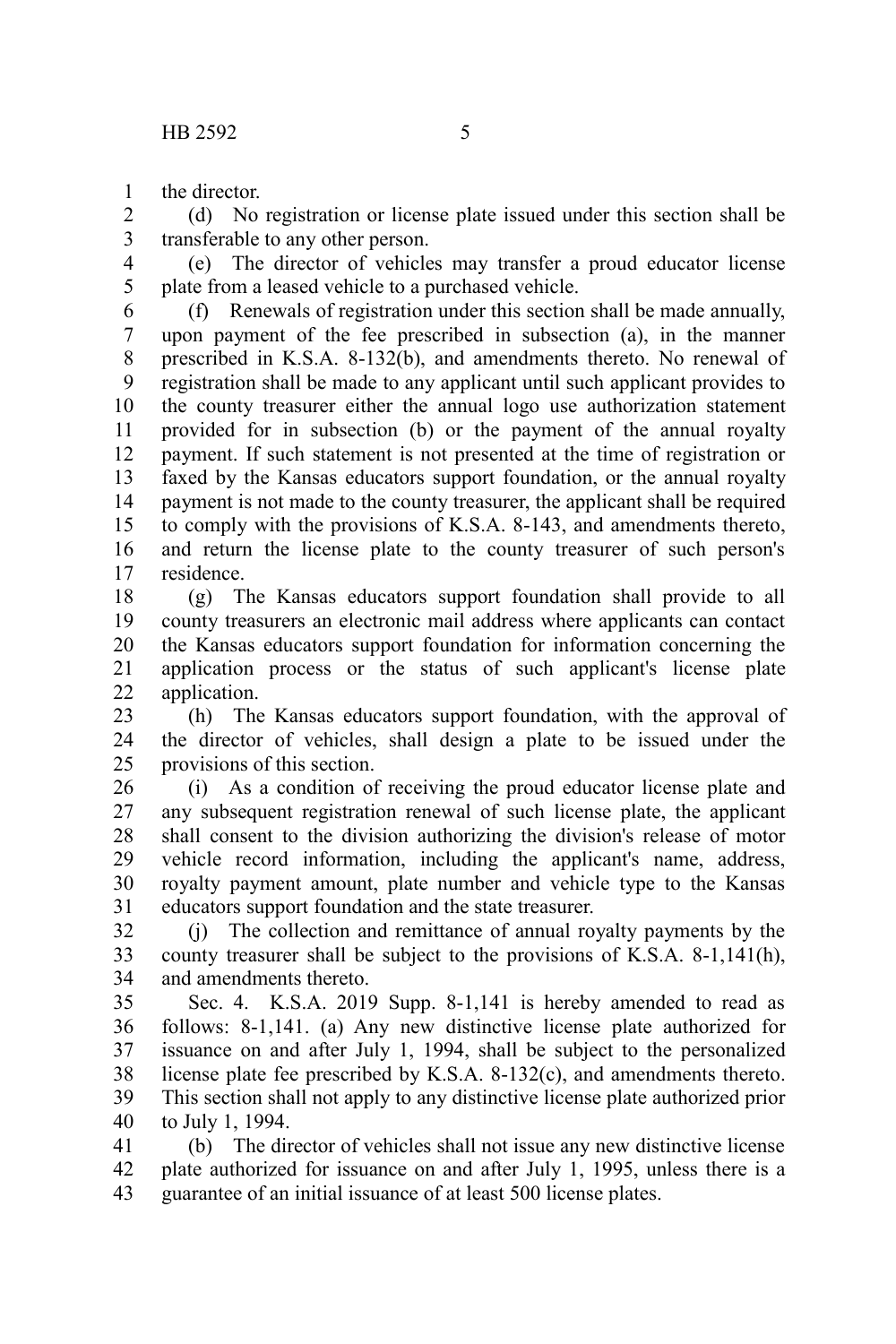## $HB 2592$  6

(c) The provisions of this section shall not apply to distinctive license plates issued under the provisions of K.S.A. 8-1,145, *and amendments thereto,* or K.S.A. 2019 Supp. 8-177d, 8-1,163, 8-1,166, 8-1,185, 8-1,186, 8-1,187 or 8-1,188, and amendments thereto. 1 2 3 4

(d) The provisions of subsection (a), shall not apply to distinctive license plates issued under the provisions of K.S.A. 8-1,146 or 8-1,148, and amendments thereto, or K.S.A. 2019 Supp. 8-1,153, 8-1,158 or 8- 1,161, and amendments thereto. 5 6 7 8

(e) The provisions of subsection (f) shall not apply to distinctive license plates issued under the provisions of K.S.A. 2019 Supp. 8-1,160 and 8-1,183, and amendments thereto, except that the division shall delay the manufacturing and issuance of such distinctive license plate until the division has received not-less *fewer* than 1,000 *100* orders for such plate, including payment of the personalized license plate fee required under subsection (a). Upon certification by the director of vehicles to the director of accounts and reports that not less *fewer* than 1,000 *100* paid orders for such plate have been received, the director of accounts and reports shall transfer \$40,000 *\$4,000* from the state highway fund to the distinctive license plate fund. 9 10 11 12 13 14 15 16 17 18 19

(f) (1) Any person or organization sponsoring any distinctive license plate authorized by the legislature on and after July 1, 2004, shall submit to the division of vehicles a nonrefundable amount not to exceed \$20,000, *\$5,000* to defray the division's cost for developing such distinctive license plate. 20 21 22 23 24

(2) All moneys received under this subsection shall be remitted by the secretary of revenue to the state treasurer in accordance with the provisions of K.S.A. 75-4215, and amendments thereto. Upon receipt of each such remittance, the state treasurer shall deposit the entire amount in the state treasury to the credit of the distinctive license plate fund which is hereby created in the state treasury. All moneys credited to the distinctive license plate fund shall be used by the department of revenue only for the purpose associated with the development of distinctive license plates. All expenditures from the distinctive license plate application fee fund shall be made in accordance with appropriation acts, upon warrants of the director of accounts and reports issued pursuant to vouchers approved by the secretary of the department of revenue. 25 26 27 28 29 30 31 32 33 34 35 36

(g) (1) Except for educational institution license plates issued under K.S.A. 8-1,142, and amendments thereto, the director of vehicles shall discontinue the issuance of any distinctive license plate authorized prior to July 1, 2004, and which *that* is subject to the provisions of subsection (b) if: 37 38 39 40 41

(A) Less than 500 license plates, including annual renewals, are issued for that distinctive license plate by July 1, 2006; and 42 43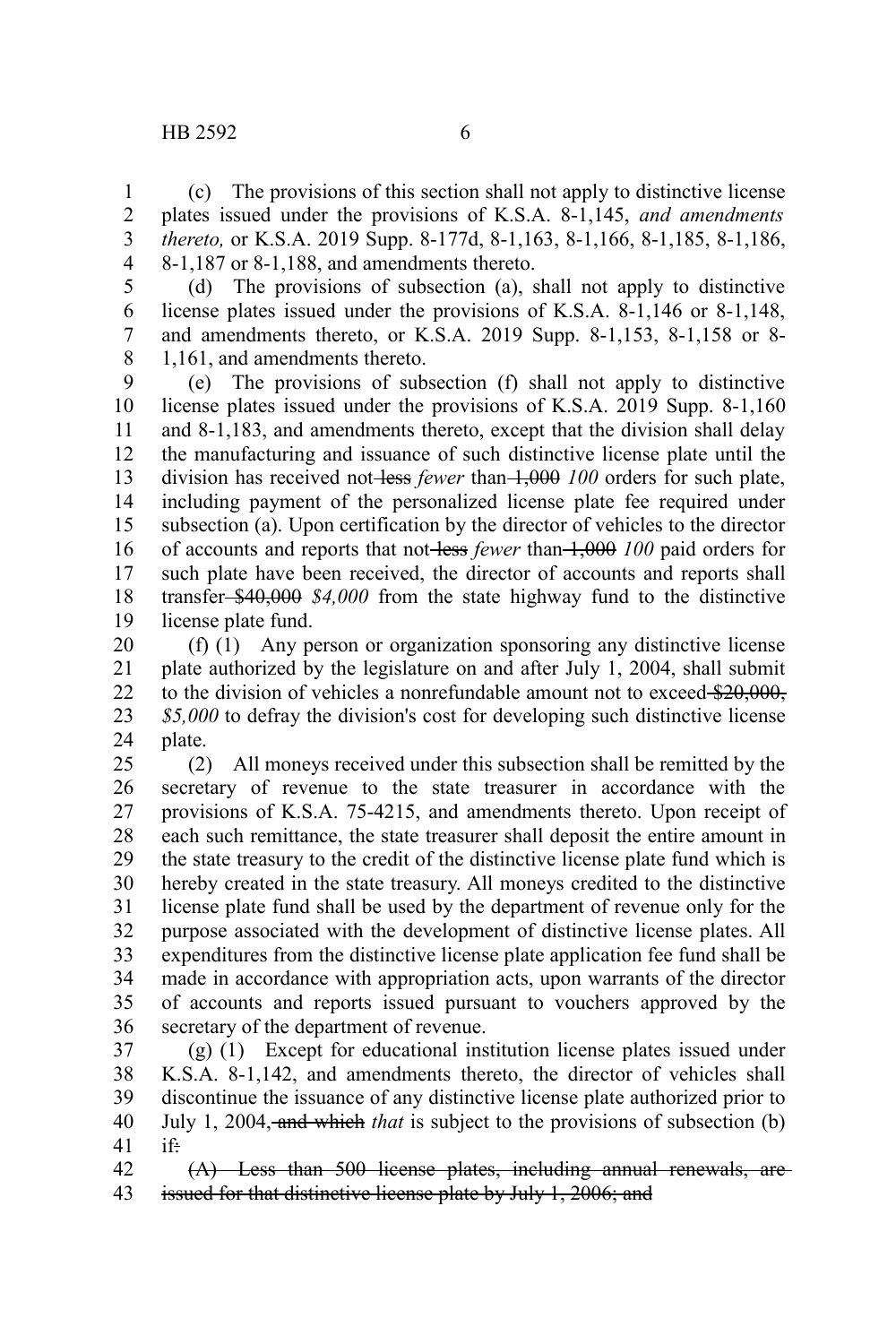(B) less *fewer* than 250 license plates, including annual renewals, are issued for that distinctive license plate during any subsequent two-year period after July 1, 2006. 1 2 3

4

(2) The director of vehicles shall discontinue the issuance of any distinctive license plate authorized on and after July 1, 2004, if:

5 6 7

(A) Less*Fewer* than 500 plates, including annual renewals, are issued for that distinctive license plate by the end of the second year of sales; and

(B) less*fewer* than 250 license plates, including annual renewals, are issued for that distinctive license plate during any subsequent two-year period. 8 9 10

(h) An application for any distinctive license plate issued after December 31, 2012, and the *a* corresponding royalty fee *payment* may be collected either by the county treasurer or the entity benefiting from the issuance of the distinctive license plate. Annual royalty payments collected by the county treasurers shall be remitted to the state treasurer in accordance with the provisions of K.S.A. 75-4215, and amendments thereto. Upon receipt of each such remittance the state treasurer shall deposit the entire amount in the state treasury to the credit of a segregated royalty fund which shall be administered by the state treasurer. All expenditures from the royalty fund shall be made in accordance with appropriation acts upon warrants of the director of accounts and reports issued pursuant to vouchers approved by the state treasurer or the state treasurer's designee. Payments from the royalty fund shall be made to the entity benefiting from the issuance of the distinctive license plate on a monthly basis. 11 12 13 14 15 16 17 18 19 20 21 22 23 24 25

(i) Notwithstanding any other provision of law, for any distinctive license plate, the division shall produce such distinctive license plate for a motorcycle upon request to the division by the organization sponsoring the distinctive license plate. 26 27 28 29

(j) In addition to any residency requirements for all distinctive license plates, any person not a resident of Kansas, serving as a member of the armed forces stationed in this state shall be eligible to apply for any distinctive license plate as if the individual was a resident of this state. Such person shall be eligible to renew the distinctive license plate registration as long as the person is still stationed in this state at the time the registration is renewed. 30 31 32 33 34 35 36

Sec. 5. K.S.A. 2019 Supp. 8-1,142 is hereby amended to read as follows: 8-1,142. (a) As used in this section, "educational institution" means: 37 38 39

(1) Any state educational institution under the control and supervision of the state board of regents; 40 41

(2) any municipal university; 42

(3) any not-for-profit independent institution of higher education 43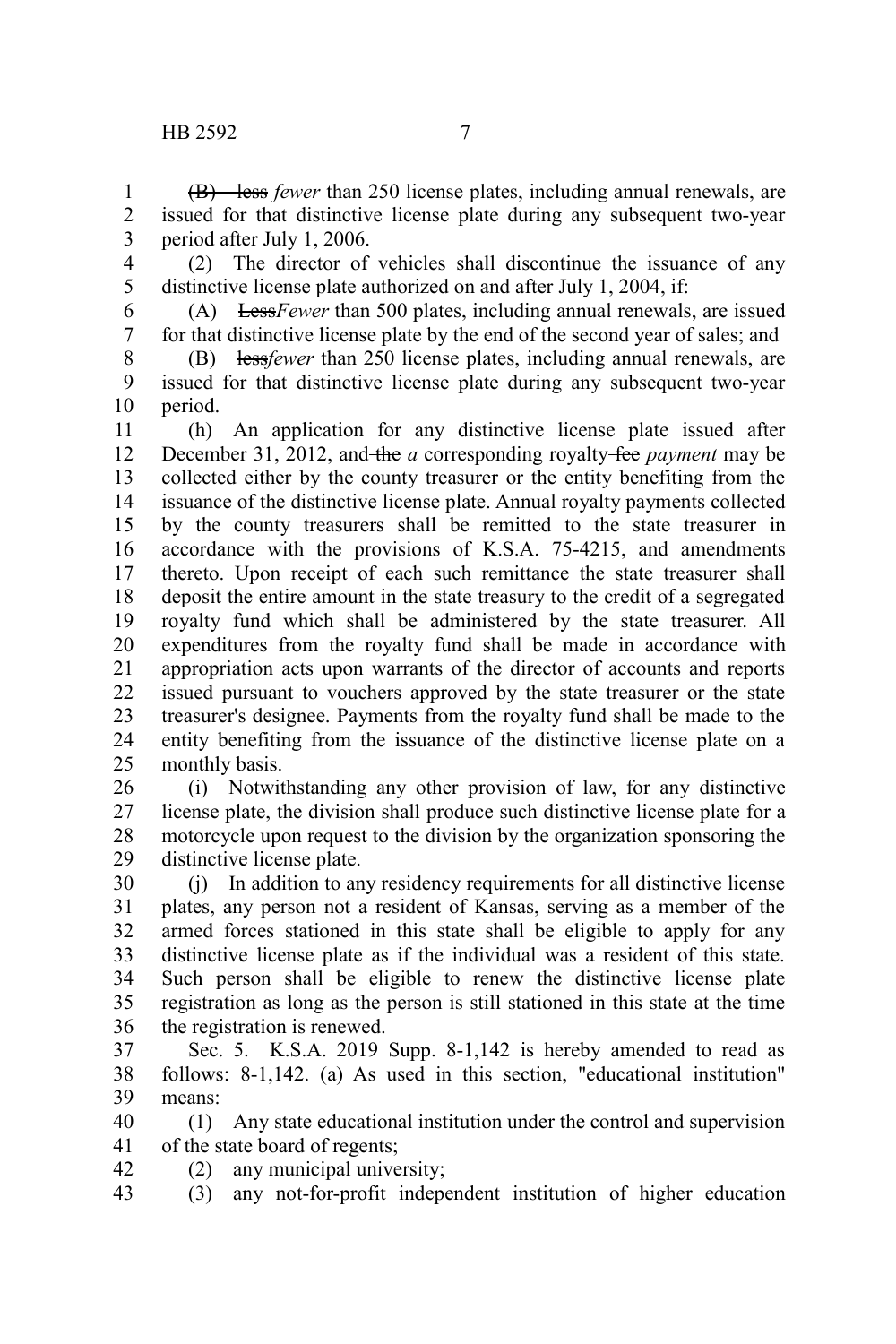which *that* is accredited by the north central association of colleges and secondary schools accrediting agency based on its requirements as of April 1, 1985, is operated independently and not controlled or administered by the state or any agency or subdivision thereof, maintains open enrollment and the main campus or principal place of operation of which is located in Kansas; 1 2 3 4 5 6

(4) any community college organized and operating under the laws of this state; and 7 8

9

(5) Haskell Indian Nations university.

(b) Any owner or lessee of one or more passenger vehicles, trucks registered for a gross weight of not more than 20,000 pounds or motorcycles, who is a resident of Kansas, upon compliance with the provisions of this section, may be issued one educational institution license plate for each such passenger vehicle, truck or motorcycle. Such license plates shall be issued for the same period of time as other license plates upon proper registration and payment of the regular license fee as provided in K.S.A. 8-143, and amendments thereto, plus the payment of an additional fee of \$5 for each plate, and either the payment to the county treasurer of the logo use royalty payment<del>-established by the alumni</del>association or foundation or the presentation of the annual emblem use authorization statement provided for in subsection (c). 10 11 12 13 14 15 16 17 18 19 20 21

(c) Any educational institution may authorize through its officially recognized alumni association or foundation the use of such institution's official emblems to be affixed on license plates as provided by this section. Any royalty payment derived from this section, except reasonable administrative costs, shall be used for recognition of academic achievement or excellence subject to the approval of the chancellor or president of the educational institution. Any motor vehicle owner or lessee may annually apply to the alumni association or foundation for the use of the institution's emblems. Upon annual application and payment to either: (1) The alumni association or foundation in an amount of not less than \$25 nor more than \$100 as an emblem use royalty payment for each educational institution license plate to be issued, the alumni association or foundation shall issue to the motor vehicle owner or lessee, without further charge, an emblem use authorization statement, which shall be presented by the motor vehicle owner or lessee at the time of registration; or (2) the county treasurer of the logo use royalty payment for each license plate to be issued. 22 23 24 25 26 27 28 29 30 31 32 33 34 35 36 37 38

(d) Any applicant for an educational institution license plate may make application for such plates not less than 60 days prior to such person's renewal of registration date, on a form prescribed and furnished by the director of vehicles, and any applicant for the educational institution license plates shall provide either the annual emblem use authorization 39 40 41 42 43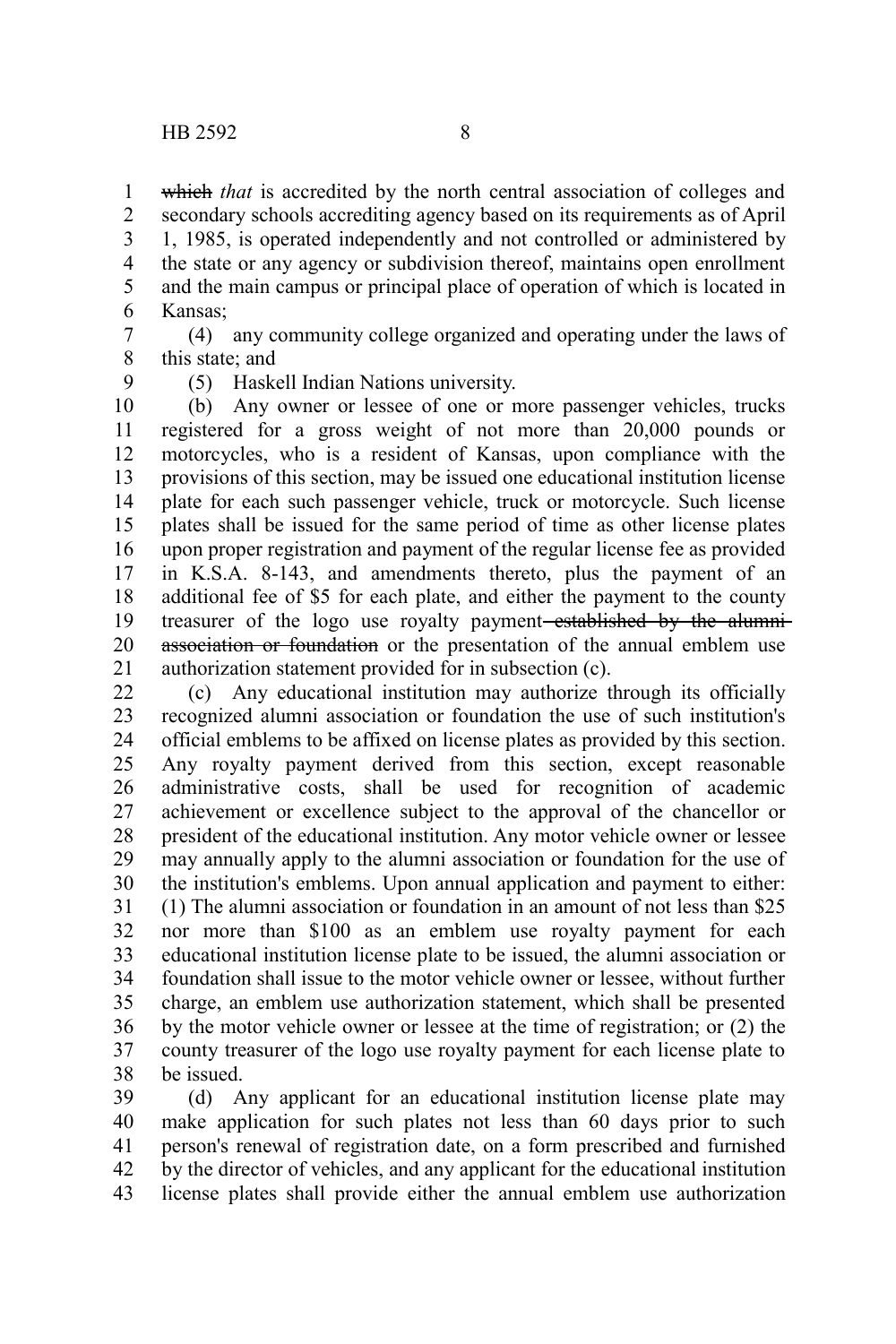statement provided for in subsection (c) or pay to the county treasurer the logo use royalty payment established by the alumni association or foundation. Application for registration of a passenger vehicle, truck or motorcycle and issuance of the license plates under this section shall be made by the owner or lessee in a manner prescribed by the director of vehicles upon forms furnished by the director. 1 2 3 4 5 6

7

(e) No registration or educational institution license plate issued under this section shall be transferable to any other person. 8

(f) The director of vehicles may transfer educational institution license plates from a leased vehicle to a purchased vehicle. 9 10

(g) Renewals of registration under this section shall be made annually, upon payment of the fee prescribed in subsection (b), in the manner prescribed in-subsection (b) of K.S.A. 8-132(b), and amendments thereto. No renewal of registration shall be made to any applicant until such applicant provides to the county treasurer either the annual emblem use authorization statement provided for in subsection (c) or the payment of the annual emblem use royalty payment-established by the alumniassociation or foundation. If such emblem use authorization statement is not presented at the time of registration or faxed by the alumni association or foundations, or the annual emblem use royalty payment is not made to the county treasurer, the applicant shall be required to comply with K.S.A. 8-143, and amendments thereto, and return the educational institution license plates to the county treasurer of such person's residence. 11 12 13 14 15 16 17 18 19 20 21 22 23

(h) The director of vehicles shall not issue any educational institution license plates for any educational institution, unless such educational institution's alumni association or foundation guarantees the initial issuance of at least 500 *100* license plates. 24  $25$ 26 27

(i) The director of vehicles shall discontinue the issuance of an educational institution's license plate authorized under this section if: 28 29

(1) Less*Fewer* than 500 *100* educational institution license plates, including annual renewals, are issued for an educational institution by the end of the second year of sales; and 30 31 32

(2) less*fewer* than 250 *50* educational institution license plates, including annual renewals, are issued for an educational institution during any subsequent two-year period. 33 34 35

(j) Each educational institution's alumni association or foundation shall: 36 37

(1) Pay the initial cost of silk-screening for such educational license plates; and 38 39

(2) provide to all county treasurers a toll-free telephone number where applicants can call the alumni association or foundation for information concerning the application process or the status of their license plate application. 40 41 42 43